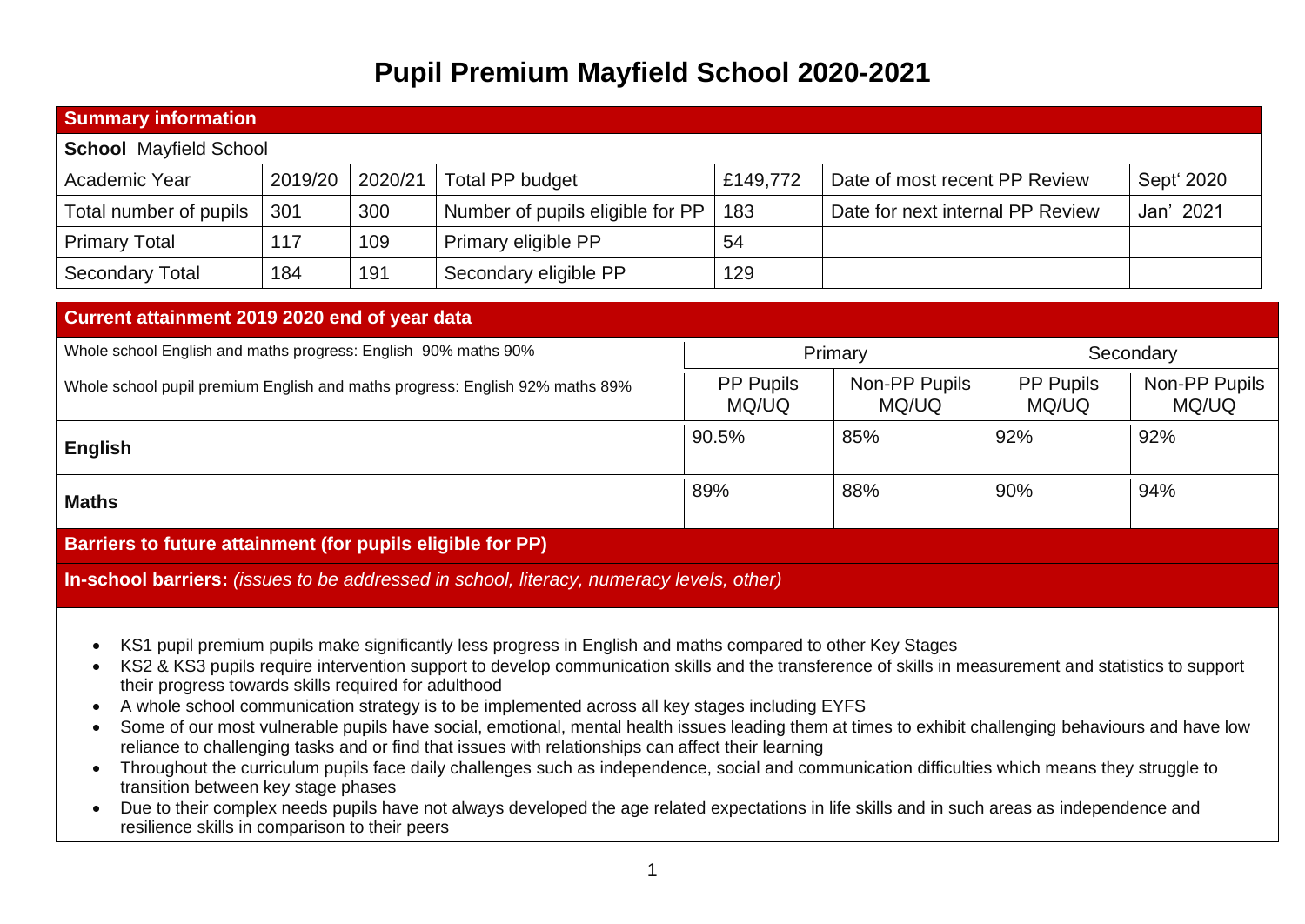## **External barriers** *(issues which also require action outside school, such as low attendance rates)*

- Attendance due to family circumstances and lack of expectation from home can lead to passivity in the school environment and requires more intensive work between pastoral team/individual teachers and some of the hard to engage families
- Families and school working in partnership using the internal and external early help strategy is crucial to addressing the individual need of each pupil including parent engagement
- Pupil achievement maybe limited by pupils' experience of cultural capital outside of school and previous curriculum coverage

|           | <b>Desired outcomes</b> (desired outcomes and how they will be measured) Intent                                                            | Success criteria - Impact                                                                                                                                                                                                                                                                                                                                                                                                                               |
|-----------|--------------------------------------------------------------------------------------------------------------------------------------------|---------------------------------------------------------------------------------------------------------------------------------------------------------------------------------------------------------------------------------------------------------------------------------------------------------------------------------------------------------------------------------------------------------------------------------------------------------|
| Α.        | Improve pupil premium attainment in KS1 & KS2 English (Reading and writing)<br>and mathematics (application of measurement and statistics) | Raise attainment for all pupil premium pupils in KS1 and KS2<br>English and maths from their starting points<br>Examine barriers to learning in reading, writing, measurement and<br>statistics and set personalised targets for all pupils                                                                                                                                                                                                             |
| <b>B.</b> | Improve whole school access to information technology to support the<br>engagement and delivery of the new GET REAL curriculum             | All teaching classrooms have access to an interactive whiteboard.<br>All teachers have a Lenovo tablet to support the new whole school<br>assessment system - Evidence for Learning. All classes to have a<br>class Ipad available to all pupils to support with access to media                                                                                                                                                                        |
| C.        | Multi agency work to develop the physical development and social and emotional<br>development curriculum and improve communication         | All pupils with autism have access to an occupational therapist and<br>is provided with sensory assessment to support access to the<br>curriculum.<br>Support non-verbal and verbal communication through an<br>enrichment activity to support the delivery of the communication<br>curriculum.<br>Embed a Mayfield careers guidance that reflects the get real<br>curriculum and fully supports pupils in KS3 onwards in preparation<br>for adulthood. |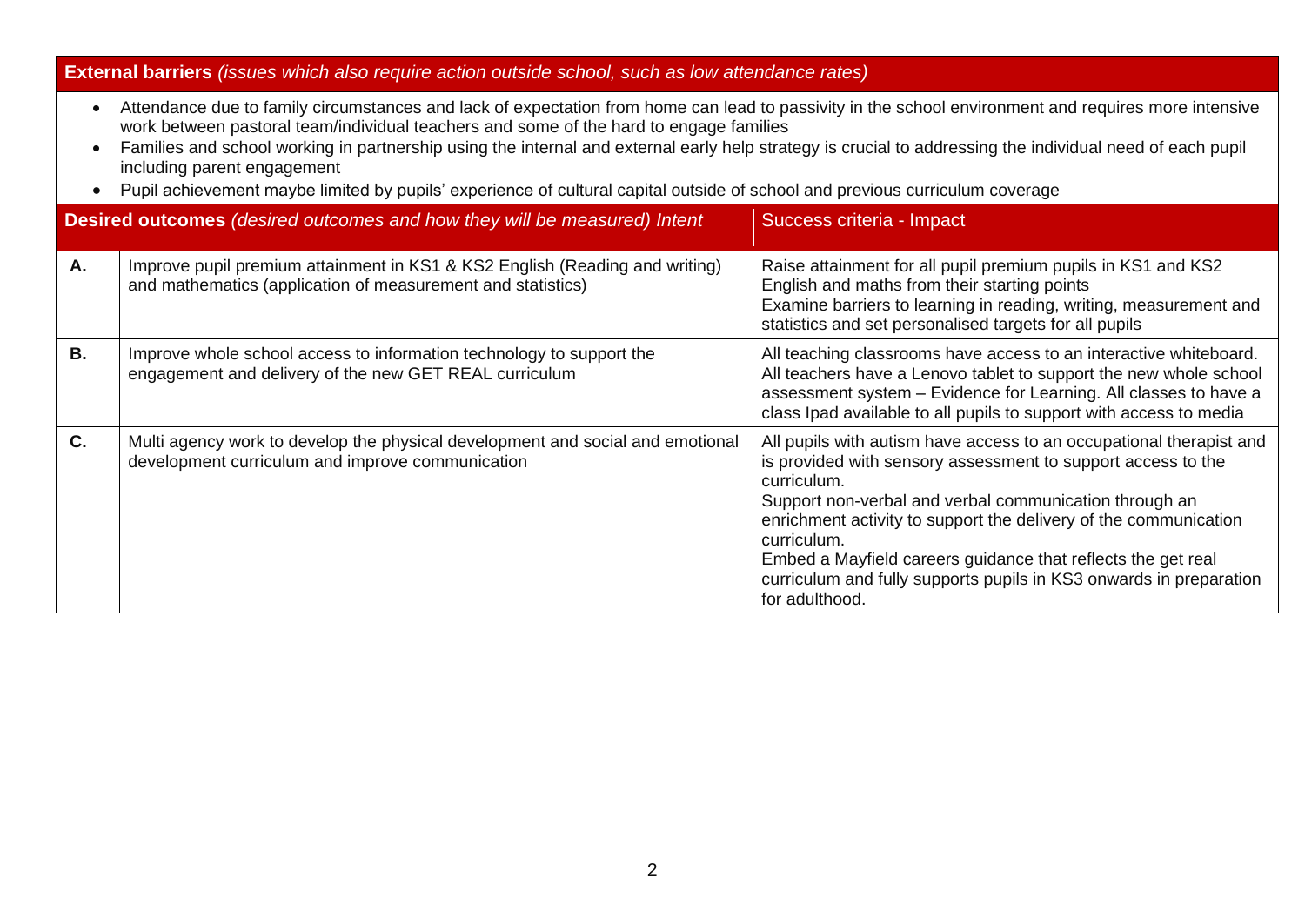| <b>Academic year</b>                                                                                                                                               | 2020/2021                                                                                                                                                                                                                                                                                                                                                                                                                                                                                                                                                                                                                                                                                                                                                                                                                                                                                |                                                                                                                                                                                                                                                                                                                                                                                                                                                                                                                                                                                                                                                                                                                                                                                                                                                 |                                   |         |                                                                                                                                                                                                                                                                                                                                                                                                                                                                                                                                                                                                                                                                                                              |                                     |     |     |  |
|--------------------------------------------------------------------------------------------------------------------------------------------------------------------|------------------------------------------------------------------------------------------------------------------------------------------------------------------------------------------------------------------------------------------------------------------------------------------------------------------------------------------------------------------------------------------------------------------------------------------------------------------------------------------------------------------------------------------------------------------------------------------------------------------------------------------------------------------------------------------------------------------------------------------------------------------------------------------------------------------------------------------------------------------------------------------|-------------------------------------------------------------------------------------------------------------------------------------------------------------------------------------------------------------------------------------------------------------------------------------------------------------------------------------------------------------------------------------------------------------------------------------------------------------------------------------------------------------------------------------------------------------------------------------------------------------------------------------------------------------------------------------------------------------------------------------------------------------------------------------------------------------------------------------------------|-----------------------------------|---------|--------------------------------------------------------------------------------------------------------------------------------------------------------------------------------------------------------------------------------------------------------------------------------------------------------------------------------------------------------------------------------------------------------------------------------------------------------------------------------------------------------------------------------------------------------------------------------------------------------------------------------------------------------------------------------------------------------------|-------------------------------------|-----|-----|--|
| <b>Teaching and Learning/Targeted Intervention</b>                                                                                                                 |                                                                                                                                                                                                                                                                                                                                                                                                                                                                                                                                                                                                                                                                                                                                                                                                                                                                                          |                                                                                                                                                                                                                                                                                                                                                                                                                                                                                                                                                                                                                                                                                                                                                                                                                                                 |                                   |         |                                                                                                                                                                                                                                                                                                                                                                                                                                                                                                                                                                                                                                                                                                              |                                     |     |     |  |
| <b>Intent</b>                                                                                                                                                      | Implementation                                                                                                                                                                                                                                                                                                                                                                                                                                                                                                                                                                                                                                                                                                                                                                                                                                                                           | How will you ensure it is<br>implemented well and<br>when?                                                                                                                                                                                                                                                                                                                                                                                                                                                                                                                                                                                                                                                                                                                                                                                      | <b>Staff</b><br>lead              | Cost    | Impact                                                                                                                                                                                                                                                                                                                                                                                                                                                                                                                                                                                                                                                                                                       | <b>Progress</b><br><b>RAG</b> rated |     |     |  |
| Improve pupil<br>premium<br>attainment in KS1<br>& KS2 English<br>(Reading and<br>writing) and<br>mathematics<br>(application of<br>measurement<br>and statistics) | To identify all pupil premium pupils not<br>making expected progress in Reading,<br>writing, measurement and statistics<br>To implement the Read, Write Inc. phonics<br>programme across the whole school for all<br>pupils identified as requiring phonics to<br>support with reading and writing.<br>Reading interventions for those pupils not<br>engaging in the phonics programme<br>Class teachers and TA's will plan and deliver<br>effectively for personalised learning in<br>English and maths including a same day<br>intervention approach through planning to<br>meet individual needs of the pupils to ensure<br>timely interventions. Pupils will be set<br>personal learning goals (PLG's) which reflect<br>the EHCP short term targets. Teachers will<br>plan lessons that enable students to practice<br>the applying of learned skills within functional<br>contexts. | Teacher identified and will<br>attend RWI training<br>All pupils will complete a<br>baseline in phonics to identify<br>streaming across different<br>classes. Phonics identified on<br>the timetable.<br>Resources purchased to support<br>the delivery of phonics.<br>Progress of all pupils will be<br>identified, reviewed and<br>monitored using Learn-Practice-<br>Master which aligns to the new<br>curriculum focus of give enough<br>time for real life learning (GET<br>REAL). Staff will focus on the<br>practical application of<br>measurement and statistics<br>across physical development<br>strand and functional skills<br>strand of the GET REAL<br>curriculum<br>Monitoring cycle on TALC<br>(Teaching and Learning<br>Calendar) will identify progress,<br>areas for development and pupil<br>outcomes reviewed half termly | CM/HT<br>AF<br><b>HT</b><br>CM/HT | £10,000 | There has been a series of<br>training held for staff to<br>address gaps in phonic<br>knowledge. This has been<br>delivered by both external<br>and internal staff Read, Write<br>Inc.<br>Phonics is now delivered on<br>the timetable with identified<br>groups and the phonics lead<br>has completed deep dive<br>reviews into delivery along<br>with school improvement<br>partner.<br>Resources have been<br>brought and are in use in<br>classrooms.<br>There were a number of<br>deep dives, moderations and<br>observations last year into<br>the English and maths<br>delivery.<br>Reduction in number of<br>teachers on support plans.<br>Teachers have also reported<br>an increase in confidence. | Aut                                 | Spr | Sum |  |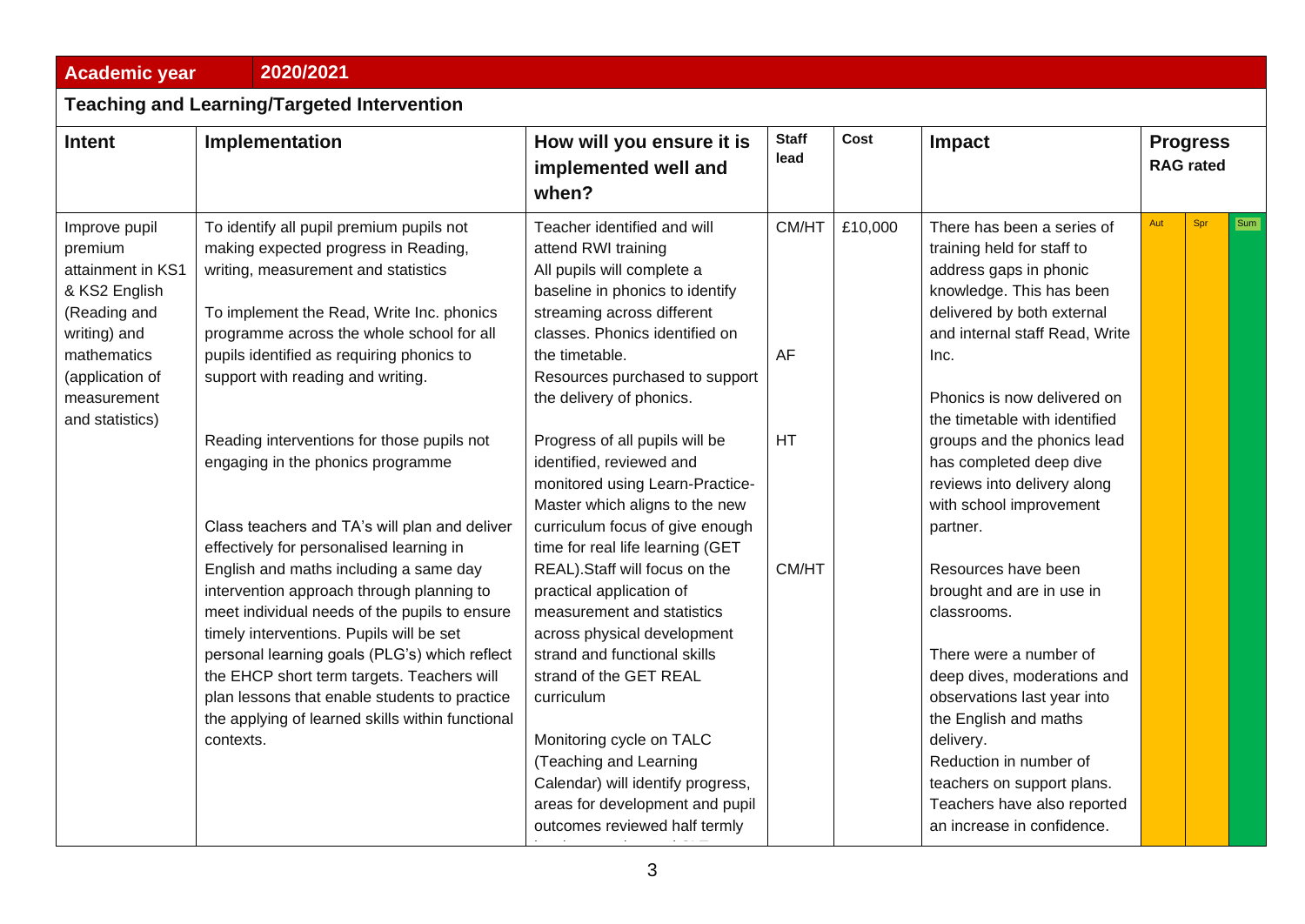|  |  | The following data shows the<br>impact the phonics<br>implementation has had on<br>the reading levels of our<br>children. |  |
|--|--|---------------------------------------------------------------------------------------------------------------------------|--|
|  |  | All key stages - Reading<br>Below $-4%$<br>Just Below - 55%<br>Just Above - 32%<br>Above – 9%                             |  |
|  |  |                                                                                                                           |  |
|  |  |                                                                                                                           |  |
|  |  |                                                                                                                           |  |
|  |  |                                                                                                                           |  |
|  |  |                                                                                                                           |  |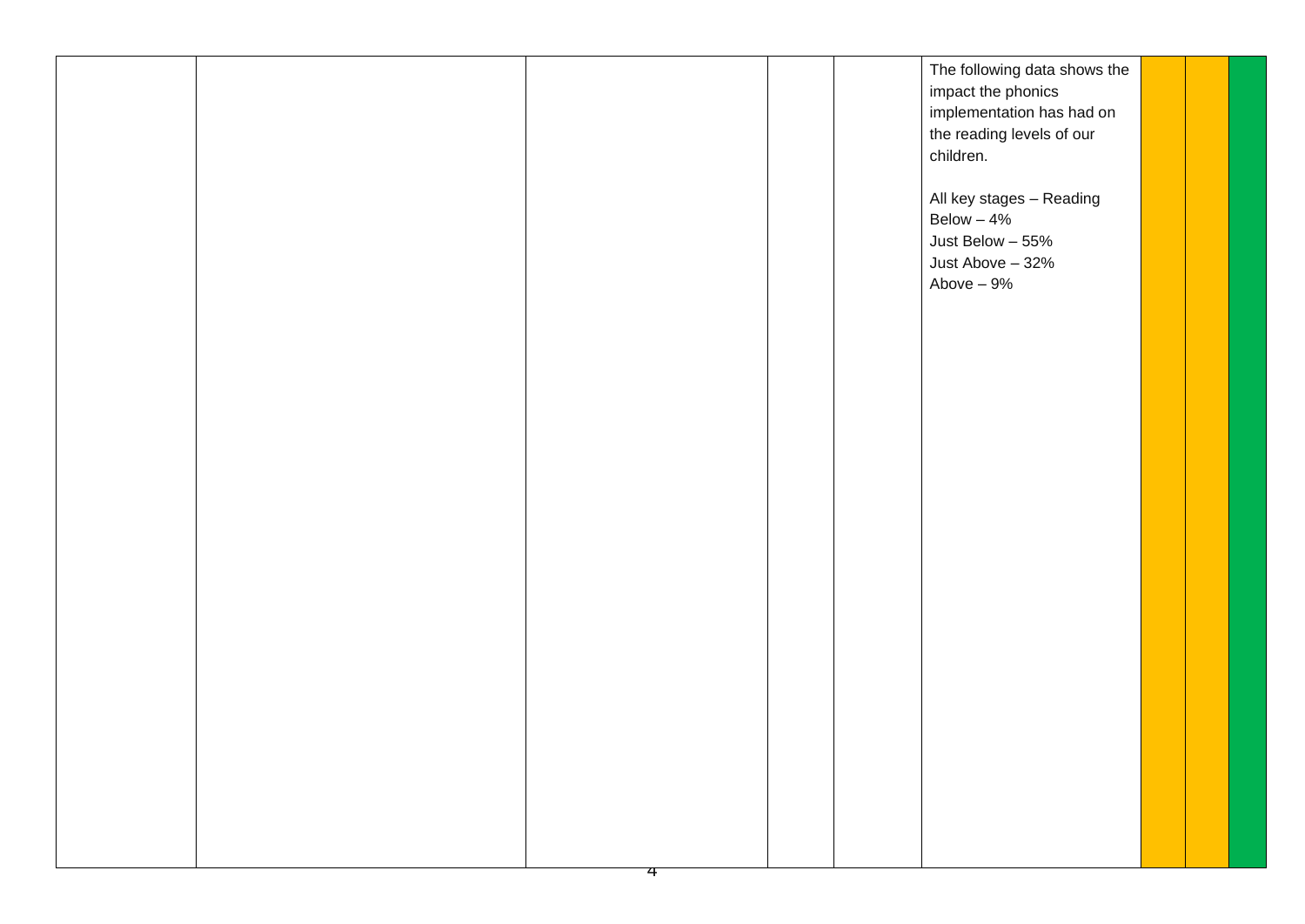| <b>Curriculum</b>                                                                                                                                          |                                                                                                                                                                                                                                                                                                                                                                                                                                                                                                                                                                                                                                                                                                                                                                                            |                                                                                                                                                                                                                                                                                                                                                                                                                                                                                                                                                                                                                                                                                                                                                                                                                                                                                                                                               |                                                   |             |                                                                                                                                                                                                                                                                                                                                                                                                                                                                                                                                                                                                                                                                                                                                                                                                                                                                                |                                     |     |  |  |
|------------------------------------------------------------------------------------------------------------------------------------------------------------|--------------------------------------------------------------------------------------------------------------------------------------------------------------------------------------------------------------------------------------------------------------------------------------------------------------------------------------------------------------------------------------------------------------------------------------------------------------------------------------------------------------------------------------------------------------------------------------------------------------------------------------------------------------------------------------------------------------------------------------------------------------------------------------------|-----------------------------------------------------------------------------------------------------------------------------------------------------------------------------------------------------------------------------------------------------------------------------------------------------------------------------------------------------------------------------------------------------------------------------------------------------------------------------------------------------------------------------------------------------------------------------------------------------------------------------------------------------------------------------------------------------------------------------------------------------------------------------------------------------------------------------------------------------------------------------------------------------------------------------------------------|---------------------------------------------------|-------------|--------------------------------------------------------------------------------------------------------------------------------------------------------------------------------------------------------------------------------------------------------------------------------------------------------------------------------------------------------------------------------------------------------------------------------------------------------------------------------------------------------------------------------------------------------------------------------------------------------------------------------------------------------------------------------------------------------------------------------------------------------------------------------------------------------------------------------------------------------------------------------|-------------------------------------|-----|--|--|
| <b>Intent</b>                                                                                                                                              | Implementation                                                                                                                                                                                                                                                                                                                                                                                                                                                                                                                                                                                                                                                                                                                                                                             | How will you ensure it is<br>implemented well and<br>when?                                                                                                                                                                                                                                                                                                                                                                                                                                                                                                                                                                                                                                                                                                                                                                                                                                                                                    | <b>Staff</b><br>lead                              | <b>Cost</b> | Impact                                                                                                                                                                                                                                                                                                                                                                                                                                                                                                                                                                                                                                                                                                                                                                                                                                                                         | <b>Progress</b><br><b>RAG</b> rated |     |  |  |
| Improve whole<br>school access to<br>information<br>technology to<br>support the<br>engagement and<br>delivery of the new<br><b>GET REAL</b><br>curriculum | All teaching classrooms to have access to<br>an interactive whiteboard<br>All teachers have a Lenovo tablet to<br>support the implementation of the new<br>whole school assessment system -<br>Evidence for Learning which compliments<br>the launch of the GET REAL curriculum<br>All classes to have a class Ipad available<br>to support pupils access to a range media<br>options and to support the development<br>and practise of the skills required across<br>the computing curriculum to support<br>preparation for adulthood<br>To support the implementation of<br>home/school learning increasing the use<br>of appropriate APPS and access to on line<br>resources to support blended learning and<br>the journey to recovery with parental<br>engagement throughout the year | Purchase interactive whiteboards<br>and Lenovo tablets for all<br>classrooms<br>Training for all staff to support with<br>practical application in teaching and<br>learning within the classroom<br>Training sessions for all teachers<br>allocated on the yearly curriculum<br>meetings calendar with specialist<br>staff training delivered via Evidence<br>for Learning<br>Baselining will Identify current pupil<br>skills and identify personalised<br>targets.<br>The monitoring of pupil's learning<br>across the computing strand using<br>insights for learning and evidence<br>for learning will demonstrate pupil<br>progress towards their target<br>milestone and identify areas for<br>intervention for the individual and<br>the whole school<br>Functional skills medium term<br>planning scrutiny. Focused drop ins<br>on computing lessons and teacher<br>review and feedback in GET REAL<br>curriculum monitoring meetings | JH/PS<br>PS/HT<br>/CM<br>MG<br><b>AW</b><br>CM/HT | £108,792    | All classrooms now have<br>functioning whiteboards. There<br>has been training and a increase<br>in the use of this technology to<br>engage our students.<br>Baselining has occurred with<br>previous curriculum and<br>mechanisms are now in place to<br>ensure baselining can occur with<br>technology when the new<br>curriculum is finalised.<br>This has increased access to IT<br>resources for our children.<br>Drop in and planning scrutinity<br>has showed a increase in the<br>amount of IT being delivered<br>and the use of the technology to<br>increase communication and<br>engagement.<br>Due to the impact of COVID<br>there have been significant<br>delays in access to purchasing<br>Ipad. This has resulted in a<br>delay in training. CPD available<br>to train staff and opportunity to<br>buy resources due to shortages<br>in production from China. | Spr<br><b>Aut</b>                   | Sum |  |  |
|                                                                                                                                                            |                                                                                                                                                                                                                                                                                                                                                                                                                                                                                                                                                                                                                                                                                                                                                                                            |                                                                                                                                                                                                                                                                                                                                                                                                                                                                                                                                                                                                                                                                                                                                                                                                                                                                                                                                               |                                                   |             |                                                                                                                                                                                                                                                                                                                                                                                                                                                                                                                                                                                                                                                                                                                                                                                                                                                                                |                                     |     |  |  |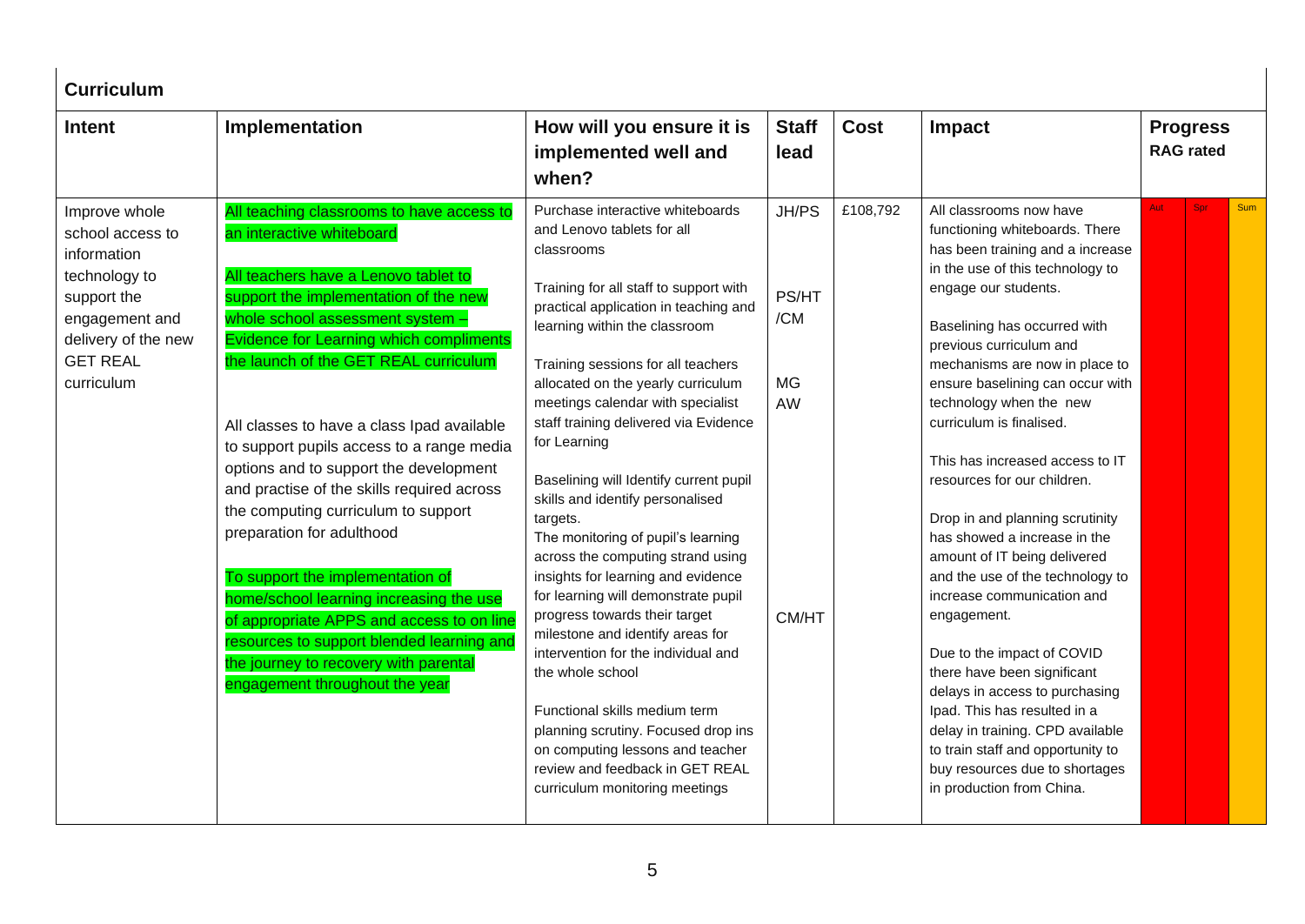|                                                                                                                                                                   | Other approaches: Interventions, Careers, Open Theatre                                                                                                                                                                                                                                                                                                                                                                                                                                                                                                                                                                                                                                                                  |                                                                                                                                                                                                                                                                                                                                                          |                                 |             |                                                                                                                                                                                                                                                                                                                                                                                                                                                                                                       |                              |     |            |  |  |  |  |
|-------------------------------------------------------------------------------------------------------------------------------------------------------------------|-------------------------------------------------------------------------------------------------------------------------------------------------------------------------------------------------------------------------------------------------------------------------------------------------------------------------------------------------------------------------------------------------------------------------------------------------------------------------------------------------------------------------------------------------------------------------------------------------------------------------------------------------------------------------------------------------------------------------|----------------------------------------------------------------------------------------------------------------------------------------------------------------------------------------------------------------------------------------------------------------------------------------------------------------------------------------------------------|---------------------------------|-------------|-------------------------------------------------------------------------------------------------------------------------------------------------------------------------------------------------------------------------------------------------------------------------------------------------------------------------------------------------------------------------------------------------------------------------------------------------------------------------------------------------------|------------------------------|-----|------------|--|--|--|--|
| <b>Intent</b>                                                                                                                                                     | Implementation                                                                                                                                                                                                                                                                                                                                                                                                                                                                                                                                                                                                                                                                                                          | How will you ensure it is<br>implemented well and<br>when?                                                                                                                                                                                                                                                                                               | <b>Staff</b><br>lead            | <b>Cost</b> | Impact                                                                                                                                                                                                                                                                                                                                                                                                                                                                                                | <b>Progress</b><br>Rag rated |     |            |  |  |  |  |
| Implementation of an<br><b>Occupational Therapist</b><br>(OT) at the Heathfield<br>Road site to support<br>pupils with complex<br>autism access the<br>curriculum | Sensory assessments to be completed for<br>all pupils with autism to identify bespoke<br>OT interventions to allow all pupils to fully<br>engage and access the GET REAL<br>curriculum<br>Outdoor and indoor sensory resources<br>and equipment to be identified to offer<br>every pupil the opportunity to experience<br>sensory integration and input in line with<br>their level of arousal at any given time<br>Pupil OT assessments to compliment and<br>be delivered through quality planning and<br>teacher delivery of the physical<br>development strand of GET REAL and<br>implement sensory key skills into the<br>milestones in particular -proprioception,<br>the five senses, vestibular and motor skills | Regular review and monitoring<br>meetings between SLT and OT<br>Training for all staff in the effective<br>delivery of sensory assessments<br>Evidence for learning aligned to<br>progress made in the physical<br>development milestones<br>Increasing engagement levels with<br>pupil's accessing the curriculum<br>Planning scrutiny and observations | <b>OT</b><br>CM/HT<br><b>PM</b> | £15,000     | BCHT+ worked with the school to<br>recruit a specialist occupational<br>therapist to work with the school.<br>A OT has also provided the school<br>with a whole school audit report and<br>this has informed the purchase of<br>sensory times and resources for<br>class.<br>There has been a decrease in the<br>amount of behaviours that are<br>challenging staff due to strategies<br>beginning to impact practice.<br>This has been observed through<br>planning scrutinises and<br>observations. | Aut                          | Spr | Sum        |  |  |  |  |
| <b>Intent</b>                                                                                                                                                     | Implementation                                                                                                                                                                                                                                                                                                                                                                                                                                                                                                                                                                                                                                                                                                          | How will you ensure it is<br>implemented well and<br>when?                                                                                                                                                                                                                                                                                               | <b>Staff</b><br>lead            | <b>Cost</b> | Impact                                                                                                                                                                                                                                                                                                                                                                                                                                                                                                | <b>Progress</b><br>Rag rated |     |            |  |  |  |  |
| Open theatre<br>company to support<br>delivery of a non-<br>verbal communication<br>project                                                                       | Provide pupils with the opportunity to develop<br>and build on social and communicative skills<br>through spontaneous play (non-verbal theatre)<br>Spontaneous play has provided an alternative<br>mode of communication, that allows our young                                                                                                                                                                                                                                                                                                                                                                                                                                                                         | Align relevant short term and long<br>term targets on EHCP's with those<br><b>Personal Learning Goals</b>                                                                                                                                                                                                                                                | DS                              | £11,980     |                                                                                                                                                                                                                                                                                                                                                                                                                                                                                                       | Aut                          | Spr | <b>Sum</b> |  |  |  |  |

## 6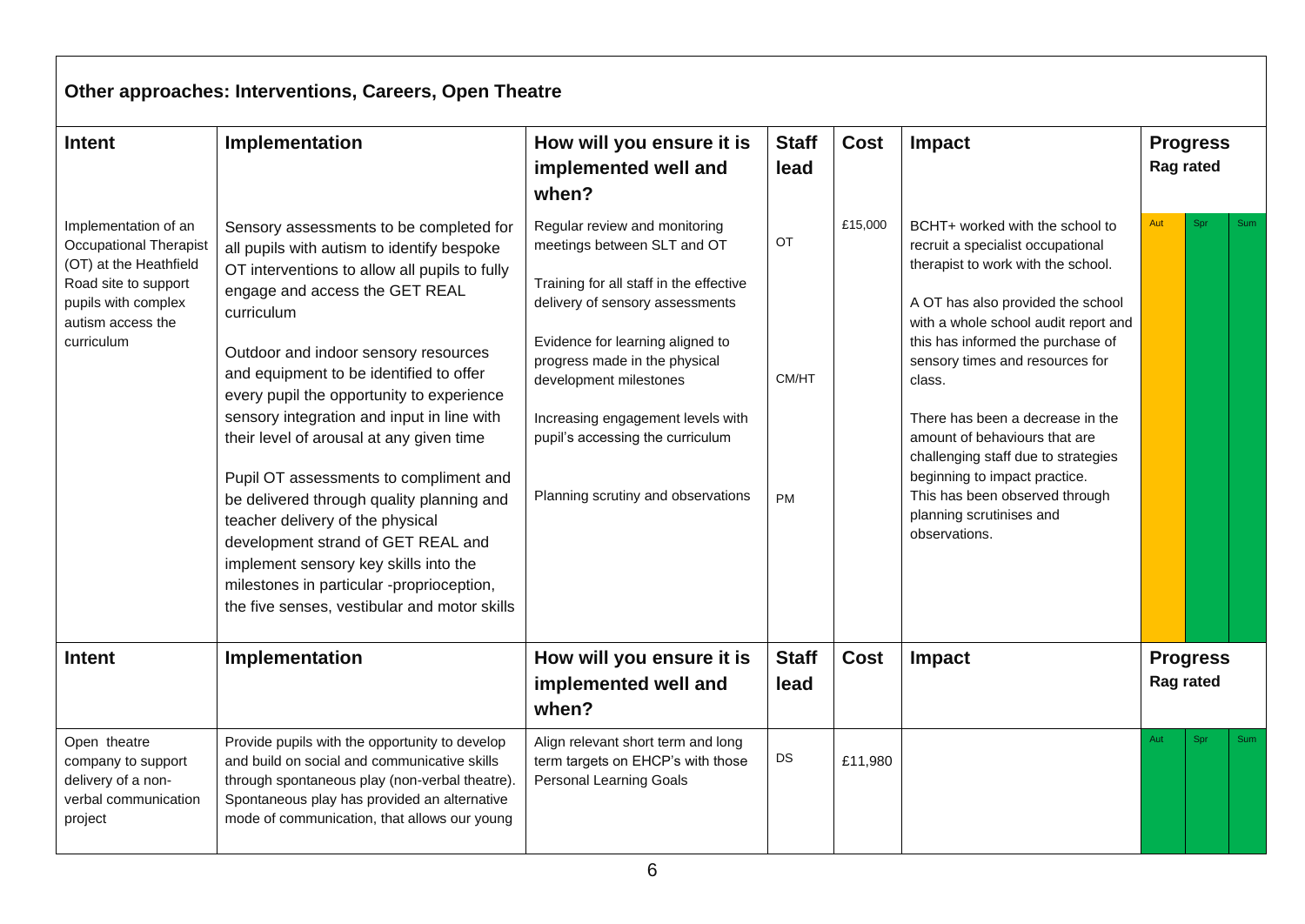|                                                                                                                 | people to communicate and interact with peers<br>that they wouldn't normally be able to.<br>Weekly sessions wil be timetabled and provide<br>an opportunity for pupils to engage in intensive<br>interaction one day per week per site.                                                                                                                                                                                                                                                                                                                                                                                                                                                                                              | Half termly moderation, review and<br>feedback including, pupils, class<br>teachers and open theatre leaders<br>Ensure that resources reflect and<br>meet the needs of the learning<br>Moderate personal learning goals<br>through analysis of evidence for<br>learning                                                                                                                            |                      |             |                              |     |     |
|-----------------------------------------------------------------------------------------------------------------|--------------------------------------------------------------------------------------------------------------------------------------------------------------------------------------------------------------------------------------------------------------------------------------------------------------------------------------------------------------------------------------------------------------------------------------------------------------------------------------------------------------------------------------------------------------------------------------------------------------------------------------------------------------------------------------------------------------------------------------|----------------------------------------------------------------------------------------------------------------------------------------------------------------------------------------------------------------------------------------------------------------------------------------------------------------------------------------------------------------------------------------------------|----------------------|-------------|------------------------------|-----|-----|
| <b>Intent</b>                                                                                                   | Implementation                                                                                                                                                                                                                                                                                                                                                                                                                                                                                                                                                                                                                                                                                                                       | How will you ensure it is<br>implemented well and<br>when?                                                                                                                                                                                                                                                                                                                                         | <b>Staff</b><br>lead | <b>Cost</b> | <b>Progress</b><br>Rag rated |     |     |
| KS3/4/5 access to and<br>implementation of<br>(CEIAG) Careers<br>Education, Information,<br>Advice and Guidance | Complete a Mayfield Careers Guidance and action<br>plan and Identify a Careers Leader who can drive<br>forward all eight Gatsby Benchmarks<br>To ensure pupils from year 9 onwards are<br>supported to make effective choices about their<br>future options and preparation for adulthood<br>Provide and prepare a thorough transition<br>process to life beyond secondary school<br>Support and develop self-knowledge and<br>confidence in making decisions and career<br>choices which are suitable and ambitious for<br>them<br>To develop an understanding of the world of<br>work and how to respond to changes in today's<br>workplace and to develop research skills such<br>as: social skills, communication and resilience | Careers lead and SLT to implement<br>action plan aligned to the teaching<br>and learning calendar, whole school<br>calendar and EHCP targets and<br>reviews.<br>Regular interviews with CEIAG<br>advisor in school with KS3-5 pupils<br>and families<br>SED curriculum planning scrutiny to<br>ensure curriculum is reviewed an<br>meets the individual needs of the<br>pupils and future outcomes | TP/<br><b>SD</b>     | £4,000      | Aut                          | Spr | Sum |

**Impact –**

The dedicated Careers Lead for the school is Sarah Davis (Post-16 and Destinations Lead). The member of the senior leadership team with strategic responsibility for the management of CEIAG is Theodora Papaspyrou (Assistant Head Teacher).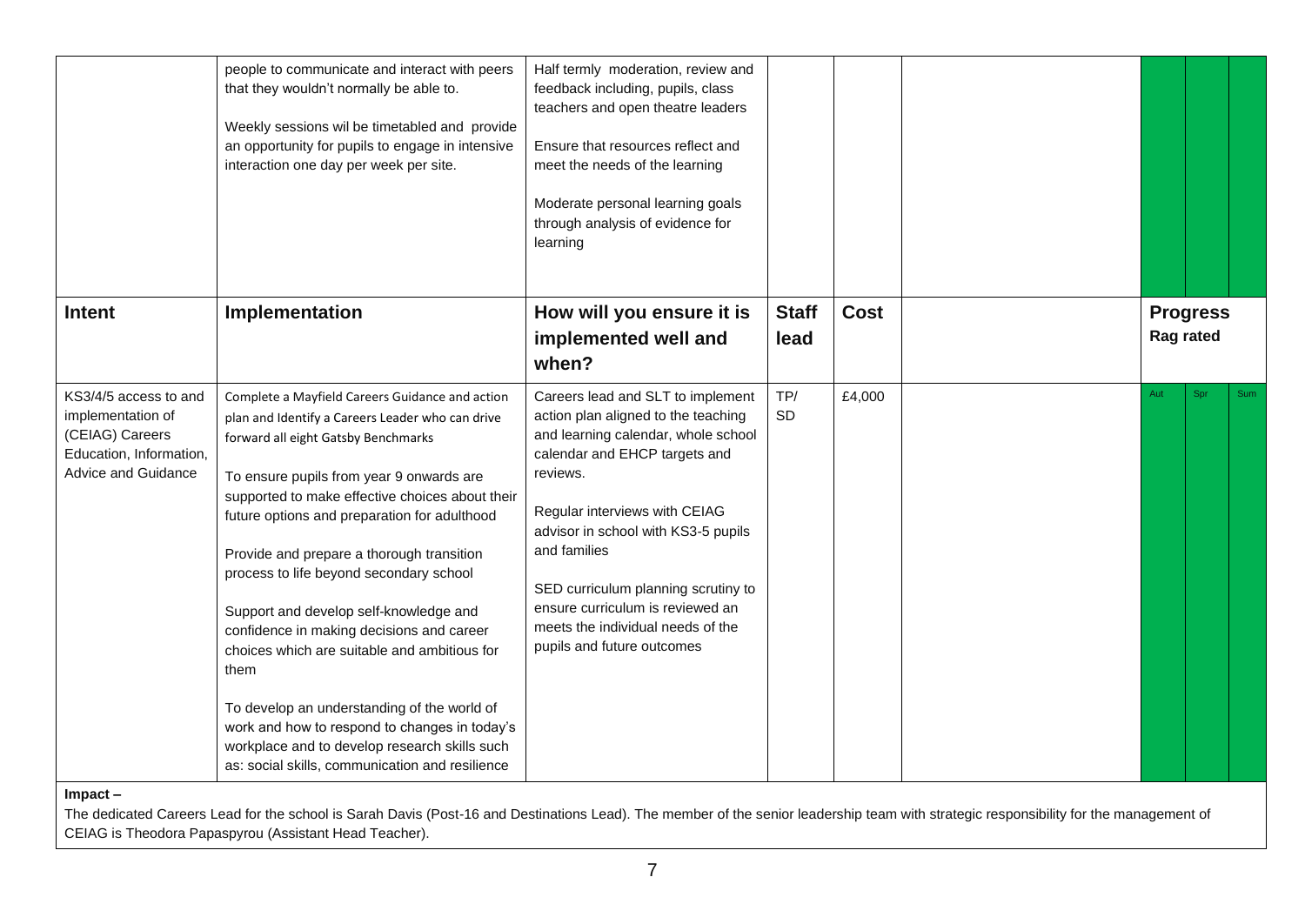The Careers Lead is currently undertaking a level 6 certificate in careers leadership, certified by OCR through RGG associates. Upon completion a grant of £1000 will be awarded to the school, ringfenced for CEIAG.

he school's performance against the Gatsby Benchmarks moves forward at a pace and Mayfield is performing higher than average in 7 out of 8 Benchmarks compared to other Birmingham Schools;

Compass results (8/7/2021):



Gatsby Benchmark achievements (28/9/2021):

\*Average BM scores represent other Birmingham schools

The implementation of a Careers Programme for KS3, 4 and 5 ensures that our new GET REAL curriculum embeds careers within its delivery, including, where relevant, learning from labour market information. The two frameworks ensure that pupils are developing skills and qualities for the workplace and for adulthood. It is now a shared expectation that students in year 7 upwards have at least two of the following per half term; an encounter with an employer or employee, an experience of the workplace, an encounter with futher or higher education, all of which are evidenced in an Individual Pupil Career Profile. This has allowed for students to develop a greater understanding of the world of work through active experiences, and encourage students to start to think about their future earlier. Pupils have access to independent and impartial careers advice, sourced externally from Birmingham Careers Service, and those at key transition points (year 10 and year 13) receive a 1:1 meeting to discuss and implement a career action plan. Jainn-Ann Wearing then works with the student, familiy, school and next destination to ensure a robust transition.

A careers strategy is currently a working document, which breaks down the school's strategic objectives as follows;

Objective 1 – To develop and maintain a culture of high aspirations through a fully embedded CEIAG offer

Gatsby Benchmarks: 1, 2, 4, 7 and 8

All staff to lead CEIAG initiatives across the GET REAL curriculum

Curriculum leads to source and share subject-specific CEIAG opportunities with staff

Teachers to incorporate Labour Market Information and workplace/ employer/ employee encounters into medium term planning